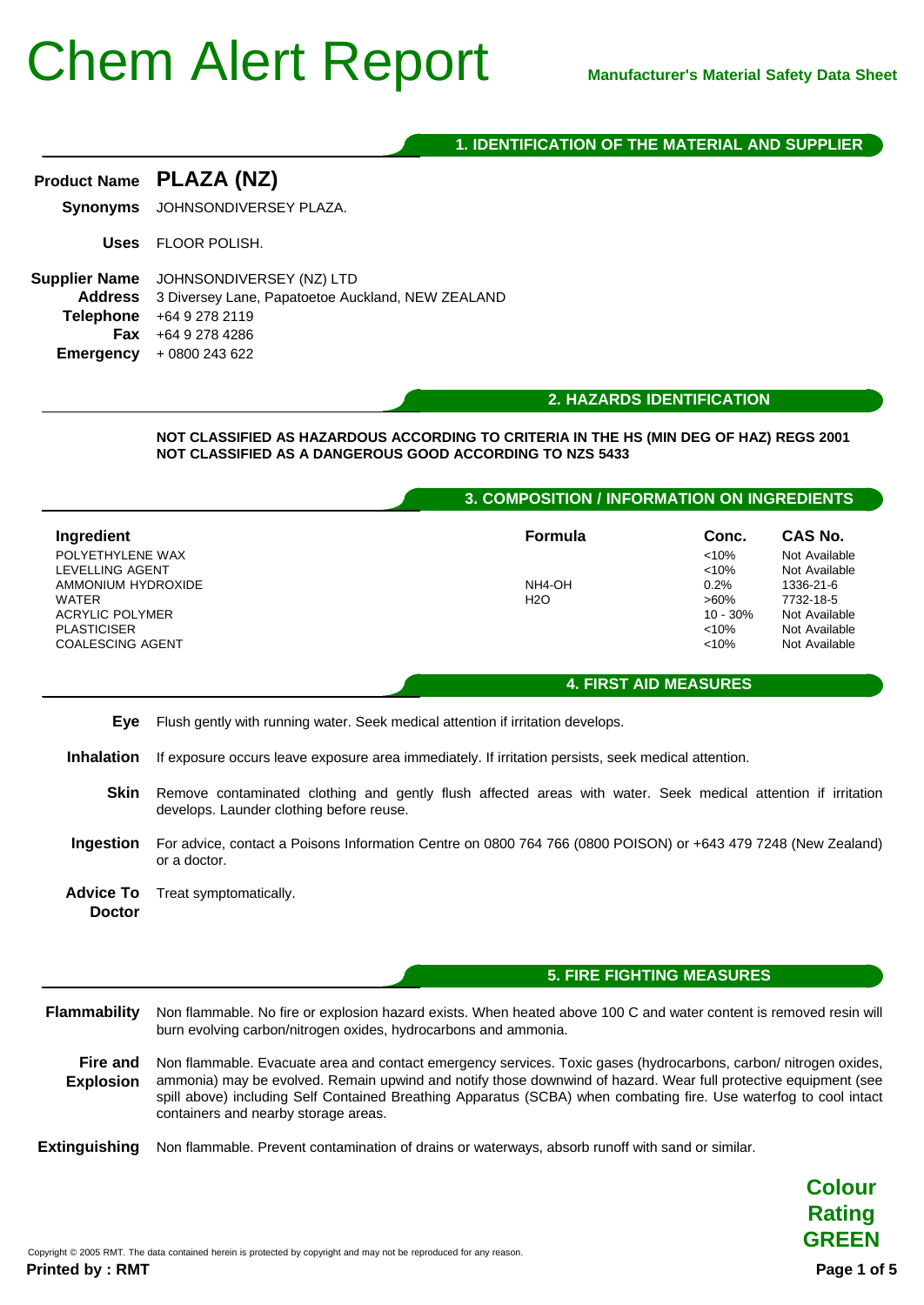|                                     | <b>5. FIRE FIGHTING MEASURES cont.</b>                                                                                                                                                                                                                                                                                                                                                                 |  |
|-------------------------------------|--------------------------------------------------------------------------------------------------------------------------------------------------------------------------------------------------------------------------------------------------------------------------------------------------------------------------------------------------------------------------------------------------------|--|
| Hazchem Code                        |                                                                                                                                                                                                                                                                                                                                                                                                        |  |
|                                     | None Allocated                                                                                                                                                                                                                                                                                                                                                                                         |  |
|                                     | <b>6. ACCIDENTAL RELEASE MEASURES</b>                                                                                                                                                                                                                                                                                                                                                                  |  |
| <b>Spillage</b>                     | If spilt (bulk), wear splash-proof goggles, PVC/rubber gloves, a Type AK (Organic vapour, Ammonia) respirator (in<br>poorly ventilated areas) and coveralls. Ventilate and clear area of all unprotected personnel. Absorb spill with sand or<br>similar, collect and place in sealable containers for disposal.                                                                                       |  |
|                                     | 7. HANDLING AND STORAGE                                                                                                                                                                                                                                                                                                                                                                                |  |
| <b>Handling</b>                     | Use safe work practices to avoid eye or skin contact and inhalation. Observe good personal hygiene. Prohibit eating,<br>drinking and smoking in contaminated areas. Wash hands before eating. Remove contaminated clothing and<br>protective equipment before entering eating areas.                                                                                                                   |  |
| <b>Storage</b>                      | Store in cool, dry, well ventilated area, removed from oxidising agents, acids and foodstuffs. Ensure product is<br>adequately labelled, protected from physical damage and sealed when not in use.                                                                                                                                                                                                    |  |
|                                     | 8. EXPOSURE CONTROLS / PERSONAL PROTECTION                                                                                                                                                                                                                                                                                                                                                             |  |
| <b>Ventilation</b>                  | Do not inhale vapours. Use in well ventilated areas. In poorly ventilated areas, mechanical extraction ventilation is<br>recommended.                                                                                                                                                                                                                                                                  |  |
| <b>Exposure</b><br><b>Standards</b> | AMMONIUM HYDROXIDE (1336-21-6)<br>ES-TWA: 25 ppm (18 mg/m3) as Ammonia<br>ES-STEL: 35 ppm (27 mg/m3) as Ammonia                                                                                                                                                                                                                                                                                        |  |
| <b>PPE</b>                          | Wear PVC or rubber gloves and splash-proof goggles. When using large quantities or where heavy contamination is<br>likely, wear coveralls. Where an inhalation risk exists, wear a Type AK (Organic vapour and Ammonia) Respirator. If<br>spraying, wear a Type AK-Class P1 (Organic vapour, Ammonia and Particulate) Respirator. If sanding dry product,<br>wear a Class P1 (Particulate) Respirator. |  |



**9. PHYSICAL AND CHEMICAL PROPERTIES**

|                                                | Appearance: MILKY WHITE LIQUID<br>Odour: CHARACTERISTIC ODOUR |
|------------------------------------------------|---------------------------------------------------------------|
|                                                | $pH: 8.3 - 8.8$                                               |
|                                                | Vapour Pressure: 17.5 mm Hg @ 20 C                            |
|                                                | Vapour Density: NOT AVAILABLE                                 |
| Boiling Point: 100 C                           |                                                               |
| Melting Point: $< 0 C$                         |                                                               |
| <b>Evaporation Rate: AS FOR WATER</b>          |                                                               |
| <b>Solubility (water): DISPERSIBLE</b>         |                                                               |
| Specific Gravity: 1.03                         |                                                               |
|                                                | % Volatiles: $> 60$ % (Water)                                 |
|                                                | Flammability: NON FLAMMABLE                                   |
|                                                | Flash Point: NOT RELEVANT                                     |
| <b>Upper Explosion Limit: NOT RELEVANT</b>     |                                                               |
| Lower Explosion Limit: NOT RELEVANT            |                                                               |
| <b>Autoignition Temperature: NOT AVAILABLE</b> |                                                               |
|                                                |                                                               |

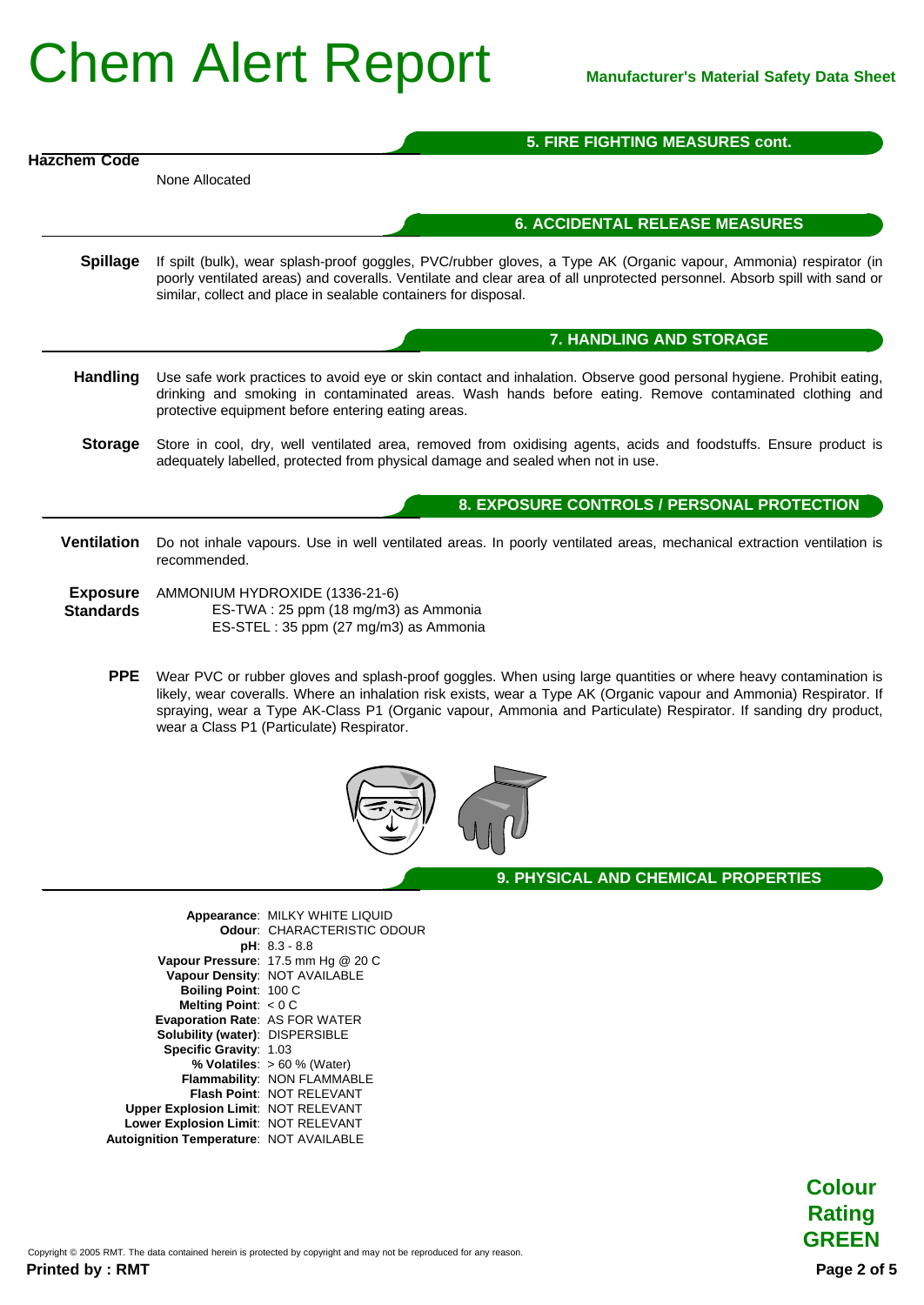#### **10. STABILITY AND REACTIVITY**

**Reactivity** Incompatible with oxidising agents (eg. peroxides) and acids (eg. hydrochloric acid).

**Decomposition Products** May evolve toxic gases if heated to decomposition.

#### **11. TOXICOLOGICAL INFORMATION**

- **Health Hazard Summary** Low toxicity - irritant. Use safe work practices to avoid eye or skin contact & vapour inhalation. Due to the low vapour pressure of this product an inhalation hazard is not anticipated. Ammonia is present in very low concentrations and therefore adverse health effects associated with this chemical are not anticipated.
	- **Eye** Low to moderate irritant. Exposure may result in irritation, pain and redness.
	- **Inhalation** Low irritant. Over exposure may result in mucous membrane irritation of the nose and throat with coughing.
	- **Skin** Low irritant. Prolonged and repeated contact may result in irritation, skin rash and dermatitis.
	- **Ingestion** Low toxicity. With large doses ingestion may result in nausea, vomiting and gastrointestinal irritation.
- **Toxicity Data** POLYETHYLENE WAX (Not Available) LD50 (Ingestion) :  $>$  5.8g/kg (rat)
	- AMMONIUM HYDROXIDE (1336-21-6) LD50 (Ingestion) : 350 mg/kg (rat)

#### **12. ECOLOGICAL INFORMATION**

**Environment** Limited ecotoxicity data was available for this product at the time this report was prepared. Ensure appropriate measures are taken to prevent this product from entering the environment.

#### **13. DISPOSAL CONSIDERATIONS**

**Waste Disposal** For small amounts absorb with sand, vermiculite or similar and dispose of to an approved landfill site. Contact the manufacturer for additional information if larger amounts are involved. Prevent contamination of drains and waterways as aquatic life may be threatened and environmental damage may result.

**Legislation** Dispose of in accordance with relevant local legislation.

**14. TRANSPORT INFORMATION**

**Transport** Not classified as a Dangerous Good according to the New Zealand Land Transport Rule: Dangerous Goods 1999. **UN Number** None Allocated **DG Class** None Allocated **Subsidiary Risk(s)** None Allocated **Packing Group** None Allocated **Hazchem Code** None Allocated **15. REGULATORY INFORMATION**

**Poison**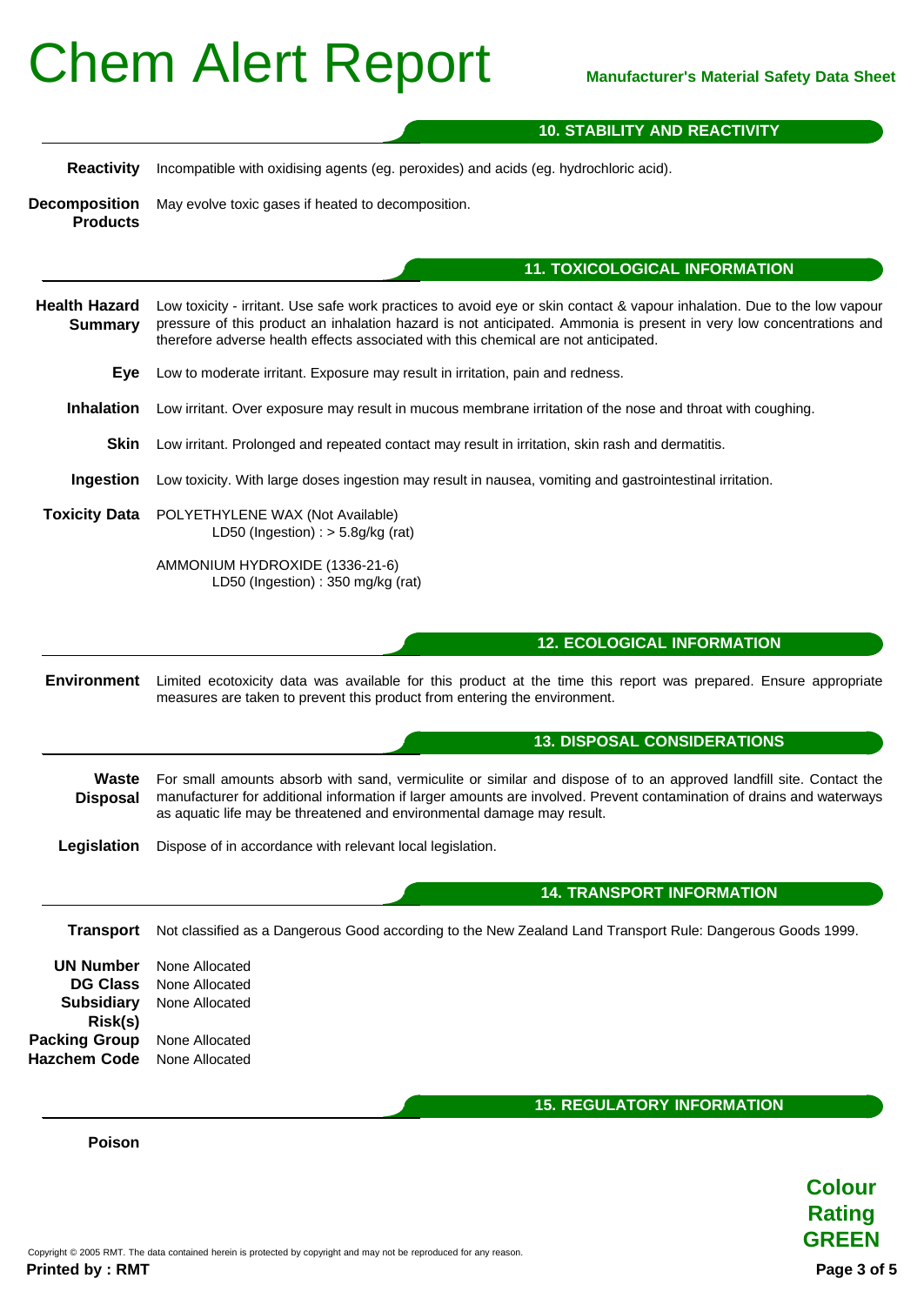#### **15. REGULATORY INFORMATION cont.**

**Schedule**

A poison schedule number has not been allocated to this product using the criteria in The Toxic Substances Regulations 1983.

#### **16. OTHER INFORMATION**

**Additional** ACRYLIC - WATER BASED COMPOUNDS: It should be noted that most water based paints and acrylic or **Information** thermoplastic resins may contain small percentage of solvents, usually less than 5%. The solvent is used as a dispersion agent for the resin of choice. This solvent component may present potential respiratory hazards only in poorly ventilated areas or when sprayed. Those individuals with existing skin disorders should avoid direct contact.

> RESPIRATORS: In general the use of respirators should be limited and engineering controls employed to avoid exposure. If respiratory equipment must be worn ensure correct respirator selection and training is undertaken. Remember that some respirators may be extremely uncomfortable when used for long periods. The use of air powered or air supplied respirators should be considered where prolonged or repeated use is necessary.

ABBREVIATIONS:

mg/m3 - Milligrams per cubic metre

ppm - Parts Per Million

TWA/ES - Time Weighted Average or Exposure Standard.

pH - relates to hydrogen ion concentration - this value will relate to a scale of 0 - 14, where 0 is highly acidic and 14 is highly alkaline.

CAS# - Chemical Abstract Service number - used to uniquely identify chemical compounds.

M - moles per litre, a unit of concentration.

IARC - International Agency for Research on Cancer.

PERSONAL PROTECTIVE EQUIPMENT GUIDELINES:

The recommendation for protective equipment contained within this Chem Alert report is provided as a guide only. Factors such as method of application, working environment, quantity used, product concentration and the availability of engineering controls should be considered before final selection of personal protective equipment is made. Information provided by Risk Management Technologies is summarised for ease of use. Additional technical information is available by calling +61 8 9322 1711.

#### HEALTH EFFECTS FROM EXPOSURE:

It should be noted that the effects from exposure to this product will depend on several factors including: frequency and duration of use; quantity used; effectiveness of control measures; protective equipment used and method of application. Given that it is impractical to prepare a Chem Alert report which would encompass all possible scenarios, it is anticipated that users will assess the risks and apply control methods where appropriate.

COLOUR RATING SYSTEM: Chem Alert reports are assigned a colour rating of Green, Amber or Red for the purpose of providing users with a quick and easy means of determining the hazardous nature of a product. Safe handling recommendations are provided in all Chem Alert reports so as to clearly identify how users can control the hazards and thereby reduce the risk (or likelihood) of adverse effects. As a general guideline a Green colour rating indicates a low hazard, an Amber colour rating indicates a moderate hazard and a Red colour rating indicates a high hazard.

**Report** 18th January 2005

**Reviewed**

- **Date Printed** 8th February 2005
- **Report Status** Chem Alert reports are compiled as an independent source of information by RMT's scientific department, based on the latest chemical and toxicological research and, where appropriate, in compliance with relevant standards, guidance notes and legislation. Where available the manufacturer's original MSDS is also provided to Chem Alert subscribers as a scanned image for their convenience. In many instances Chem Alert reports are compiled on behalf of manufacturers in which case they serve as the "Manufacturer's MSDS" and are clearly identifed as such on the relevant reports.